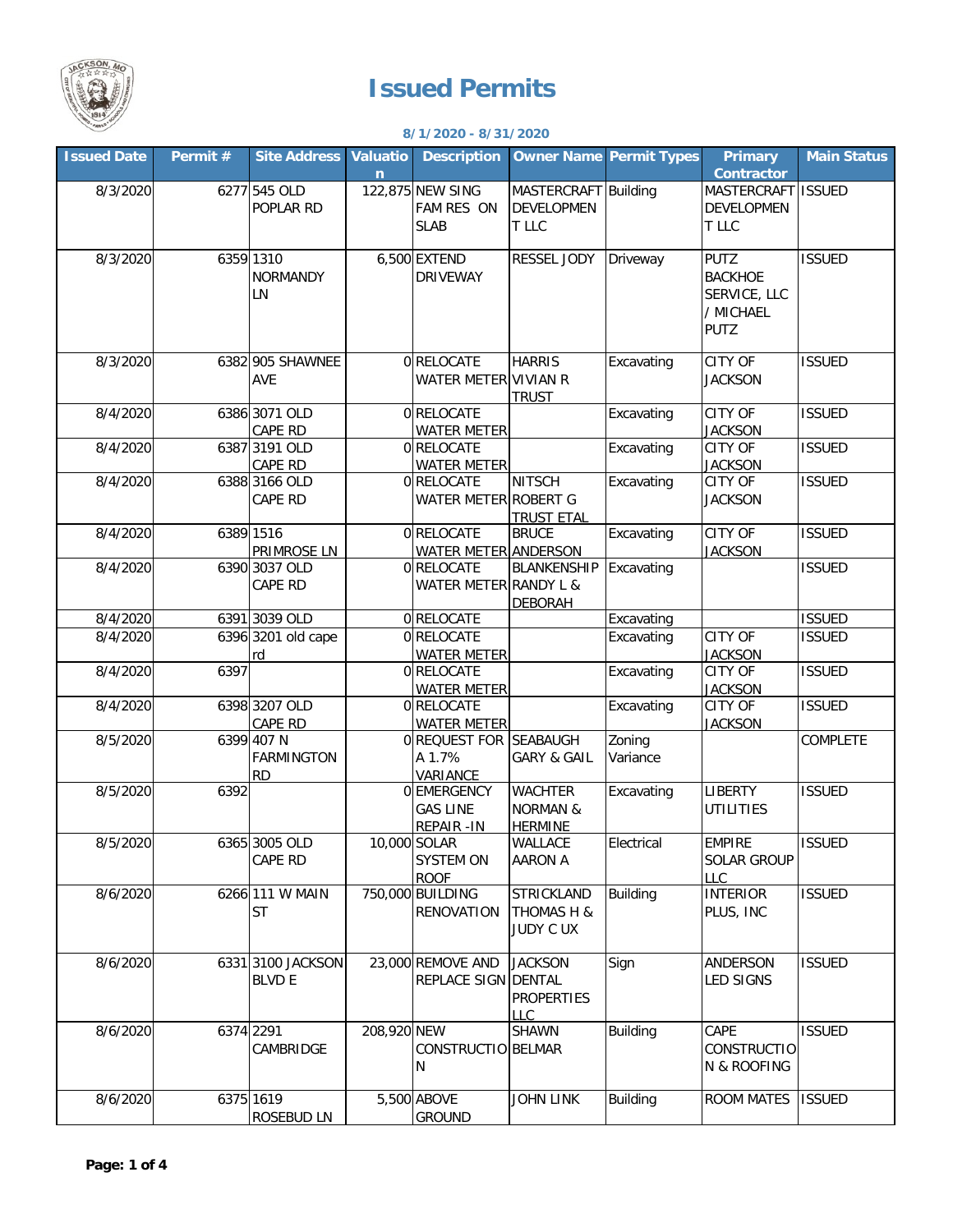| 8/10/2020 |          | 6366 850 GERALD<br><b>ST</b>                 | 1,000 CHAIN LINK<br><b>FENCE</b>                            | <b>BOBBY GRAY</b>                                                        | Building        | 1SELF                                                                                                   | <b>ISSUED</b> |
|-----------|----------|----------------------------------------------|-------------------------------------------------------------|--------------------------------------------------------------------------|-----------------|---------------------------------------------------------------------------------------------------------|---------------|
| 8/10/2020 |          | 6402 725 Jackson<br>Trl                      | 3,000 replacing<br>water line                               | <b>TRAVERS</b><br><b>CHARLES &amp;</b><br><b>BARBARA</b><br><b>TRUST</b> | Plumbing        | <b>BONNEY</b><br>SEPTIC TANK<br><b>PUMPING &amp;</b><br><b>CHIMNEY</b><br><b>SWEEP</b><br>SERVICE, BILL | <b>ISSUED</b> |
| 8/11/2020 |          | 6400 1110 JACKSON<br><b>TRL</b>              | 1,500 SCREEN IN<br><b>BACK PATIO</b>                        | JESSE &<br><b>MICHELA</b><br><b>SMITH</b>                                | <b>Building</b> | <b>FUNKHOUSER</b><br><b>ROOFING &amp;</b><br>CONTRACTING<br><b>LLC</b>                                  | <b>ISSUED</b> |
| 8/11/2020 |          | 6356 5137 BIRK LN                            | 544,000 NEW METAL<br><b>BUILDING</b>                        | <b>SIDES</b><br>CONSTRUCTIO<br>N <sub>CO</sub>                           | <b>Building</b> | <b>SIDES</b><br><b>CONSTRUCTIO</b><br>N COMPANY,<br><b>INC</b>                                          | <b>ISSUED</b> |
| 8/12/2020 | 6379 436 | <b>WHETSTONE</b><br><b>WAY</b>               | 158,365 NEW SING<br><b>FAM RES</b>                          | <b>BEGGS SAMMY Building</b><br>K &<br>MARGARET M<br>(A) TRUST            |                 | <b>DOWD</b><br>CONTRACTING                                                                              | <b>ISSUED</b> |
| 8/12/2020 |          | 6405 707 W Main                              | 5,000 REPAIRING<br><b>SEWER LINE</b>                        | <b>NEWELL</b><br><b>FAMILY TRUST</b>                                     | Plumbing        | D & B<br><b>EQUIPMENT-</b><br><b>EXCAVATING</b>                                                         | <b>ISSUED</b> |
| 8/12/2020 |          | 6406 105 HARMONY                             | 0 EMERGENCY<br><b>REPAIR</b><br><b>HYDRANT</b>              | <b>STONE</b><br><b>NELSON L &amp;</b><br>MARY J                          | Excavating      | CITY OF<br><b>JACKSON</b>                                                                               | <b>ISSUED</b> |
| 8/13/2020 |          | 6408 2123<br><b>BAINBRIGE RD</b>             | 6,000 REPAIR<br><b>SEWER</b>                                | RAPP TODD M Plumbing<br>& CHRISTA L<br><b>UX</b>                         |                 | <b>DUTCH</b><br><b>ENTERPRISES,</b><br><b>INC</b>                                                       | <b>ISSUED</b> |
| 8/13/2020 |          | 6409 505 N UNION                             | 2,650 SEWER LINE<br><b>REPAIR</b>                           | <b>MIKE MASSEY</b>                                                       | Plumbing        | <b>DUTCH</b><br>ENTERPRISES,<br><b>INC</b>                                                              | <b>ISSUED</b> |
| 8/14/2020 | 6403 710 | <b>HIGHLAND DR</b>                           | 3,000 REPLACE<br>GRAVEL WITH & DANALE UX<br><b>CONCRETE</b> | NEWELL KYLE Driveway                                                     |                 | <b>TYLER</b><br><b>MCNEELY</b>                                                                          | <b>ISSUED</b> |
| 8/17/2020 |          | 6412 1303 rolling<br>fields                  | 1,500 REPLACE<br><b>WATER LINE</b>                          | <b>JASON</b><br><b>BROWN</b>                                             | Plumbing        | LANGFORD<br>MECHANICAL<br>& SHEET<br><b>METAL</b>                                                       | <b>ISSUED</b> |
| 8/18/2020 |          | 6401 2717<br>RIDGEWAY DR                     | 800 CHAIN LINK<br><b>FENCE</b>                              | WILLIAM &<br><b>ASHLEY FIELD</b>                                         | <b>Building</b> | <b>JAMES</b><br><b>CONSTRUCTIO</b><br>N AND<br><b>FENCING LLC</b>                                       | <b>ISSUED</b> |
| 8/18/2020 |          | 6381 1802 OLD<br>CAPE RD                     | 47,672 14 ROOF<br>SOLAR,<br><b>INSTALL ON</b>               | <b>BRANDON</b><br><b>MARTIN</b>                                          | <b>Building</b> | POWER HOME<br><b>SOLAR LLC</b>                                                                          | <b>ISSUED</b> |
| 8/18/2020 |          | 6373 256 HILLSIDE<br>DR.                     | 4,000 CHAIN LINK<br><b>FENCE</b>                            | <b>MICHAEL</b><br><b>DARIN</b><br><b>WADLEY</b>                          | <b>Building</b> | WELKER<br><b>FENCE</b><br><b>COMPANY</b>                                                                | <b>ISSUED</b> |
| 8/18/2020 |          | 6418 2008 W<br><b>JACKSON</b><br><b>BLVD</b> | 1,500 DEMO<br><b>FIBERGLASS</b><br>PORTION OF               | <b>PIONEER</b><br><b>ORCHARDS</b><br><b>MARKET CO</b>                    | Demolition      | <b>BIRK</b><br><b>TRUCKING</b><br><b>INC</b>                                                            | <b>ISSUED</b> |
| 8/19/2020 |          | 6420 5212 JUDEN<br><b>BROOK WAY</b>          | 0 INSTALL<br>WATER METER BRANCH LLC                         | <b>RAMSEY</b>                                                            | Excavating      | <b>CITY OF</b><br><b>JACKSON</b>                                                                        | <b>ISSUED</b> |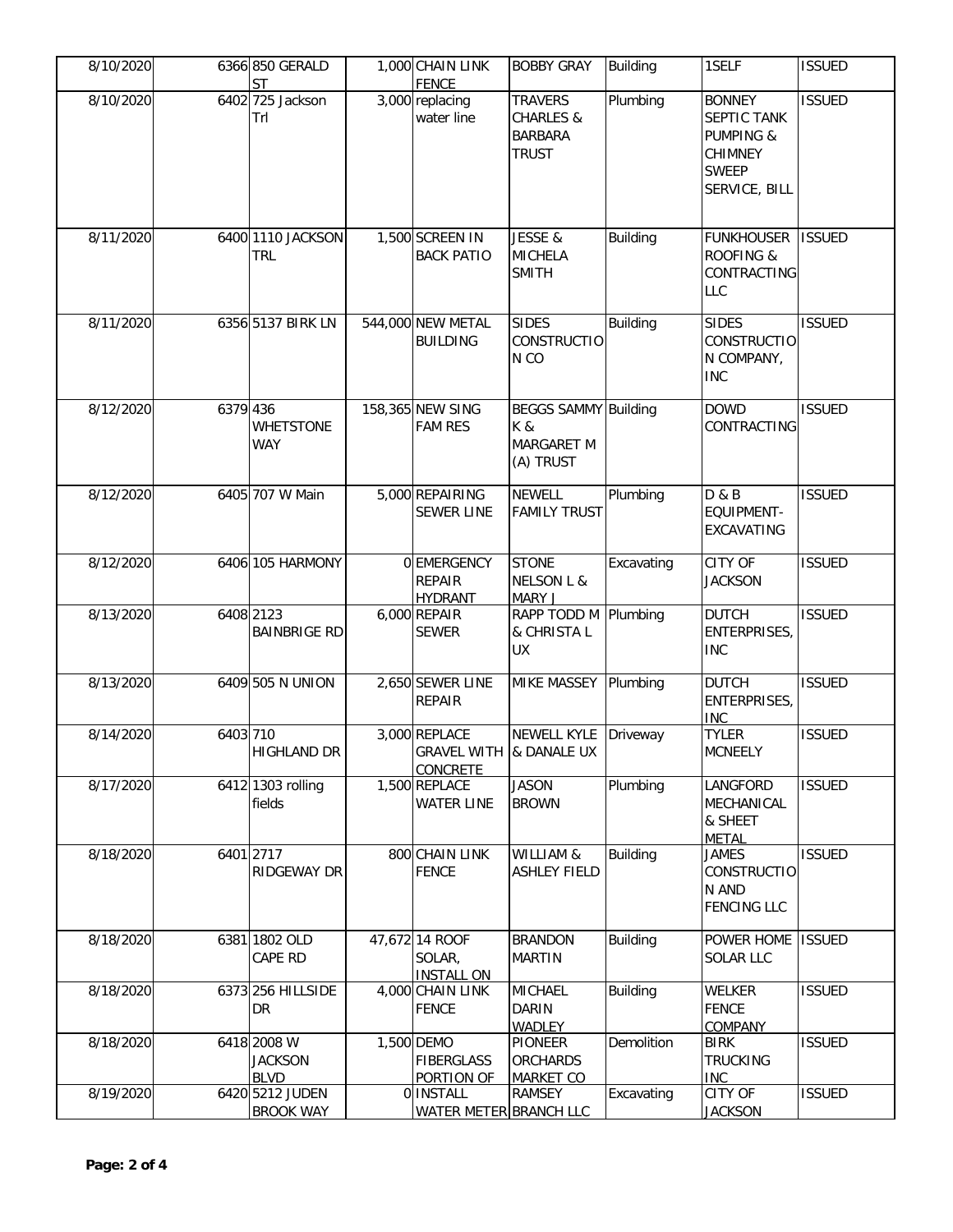| 8/19/2020 | 6414 1315 JACKSON<br><b>BLVD E</b>   | 1,800 TURNING<br><b>GARAGE INTO</b><br>OFFICE                              | <b>DARBY KELLY</b><br><b>R &amp;</b><br><b>CHRISTOPHER</b>                 | Building        | 1SELF                                                                                          | <b>ISSUED</b> |
|-----------|--------------------------------------|----------------------------------------------------------------------------|----------------------------------------------------------------------------|-----------------|------------------------------------------------------------------------------------------------|---------------|
| 8/20/2020 | 5399 2878 OLD<br><b>BETHEL LN</b>    | 30,000 LOG CABIN<br><b>RESTROOM</b>                                        | Missouri<br><b>Baptist</b><br>Conrention                                   | Building        | <b>STICKS &amp;</b><br><b>STONES</b><br><b>RUSTIC</b><br><b>CEDAR LOG</b><br>HOMES &<br>CABINS | <b>ISSUED</b> |
| 8/20/2020 | 6426 1021 CATHY<br>DR                | 1,200 SERVICE<br>PANEL<br>CHANGE OUT                                       | <b>FEHRMANN</b><br><b>WALTER E &amp;</b><br><b>LOIS M TRUST</b>            | Electrical      | <b>HOLCOMB</b><br><b>ELECTRIC</b>                                                              | COMPLETE      |
| 8/21/2020 | 6428 2681 E. Main<br>St.             | 2,200 Grading for<br>New Building                                          | <b>TRIPLE</b><br><b>DIAMOND</b><br><b>INVESTMENTS</b><br>LLC               | Grading         |                                                                                                | <b>ISSUED</b> |
| 8/21/2020 | 6419 1751<br><b>VOYAGER CT</b>       | 3,500 ABOVE<br><b>GROUND</b><br>POOL                                       | <b>JEFF AND</b><br><b>KARA</b><br><b>JOHNSON</b>                           | <b>Building</b> | APPLE CREEK<br><b>METAL WORKS</b>                                                              | <b>ISSUED</b> |
| 8/21/2020 | 6446 5437<br><b>FLATROCK</b>         | 0 INSTALL<br><b>WATER METER</b>                                            | JOHN W KING                                                                | Excavating      | CITY OF<br><b>JACKSON</b>                                                                      | <b>ISSUED</b> |
| 8/21/2020 | 6447 5240 JUDEN<br><b>BROOK WAY</b>  | 0 <b>INSTALL</b><br>WATER METER BRANCH LLC                                 | <b>RAMSEY</b>                                                              | Excavating      |                                                                                                | <b>ISSUED</b> |
| 8/24/2020 | 6326 2681 E MAIN<br><b>ST</b>        | 3,239,520 NEW 2 STORY<br><b>OFFICE</b><br><b>BUILDING</b>                  | <b>TRIPLE</b><br><b>DIAMOND</b><br><b>INVESTMENTS</b><br><b>LLC</b>        | Building        | LILEY<br><b>CONSTRUCTIO</b><br>N                                                               | <b>ISSUED</b> |
| 8/25/2020 | 6415 1400 ROLLING<br><b>FIELDS</b>   | 6,100 174' 4- TALL<br><b>BLACK</b><br><b>ALUMINUM</b><br><b>FENCE WITH</b> | VANAMBURG<br><b>STEPHEN L &amp;</b><br><b>VENABLE</b><br><b>LINDA S ET</b> | <b>Building</b> | <b>BOOTHEEL</b><br><b>FENCE CO</b>                                                             | <b>ISSUED</b> |
| 8/25/2020 | 6416 4916 wexford<br>ct              | 6,950 175' OF 6'<br><b>TALL</b><br><b>BACKYARD</b>                         | <b>EDWARDS</b><br><b>JONATHAN W</b>                                        | <b>Building</b> | <b>BOOTHEEL</b><br><b>FENCE CO</b>                                                             | <b>ISSUED</b> |
| 8/25/2020 | 6445 JACKSON TRL<br>& LEE AVE        | 0 emergency<br>repair water                                                | <b>CITY OF</b><br><b>JACKSON</b>                                           | Excavating      | CITY OF<br><b>JACKSON</b>                                                                      | <b>ISSUED</b> |
| 8/25/2020 | 6422 2452 LITZ<br><b>BLVD</b>        | 2,500 RETAINING<br>WALLS                                                   | WASILEWSKI<br>TODD R &<br>CHERYL R<br><b>ETUX</b>                          | <b>Building</b> | 1SELF                                                                                          | <b>ISSUED</b> |
| 8/26/2020 | 6423 3072 PRAIRIE<br><b>VIEW TRL</b> | 5,500 ABOVE<br><b>GROUND</b>                                               | <b>JOSHUA ROE</b>                                                          | <b>Building</b> | <b>ROOM MATES</b>                                                                              | <b>ISSUED</b> |
| 8/26/2020 | 6436 4908<br>PARKSIDE CT             | 0 RELOCATE<br>WATER METER J & JOY LYNN                                     | HUNN STEVEN<br>UX                                                          | Excavating      | CITY OF<br><b>JACKSON</b>                                                                      | <b>ISSUED</b> |
| 8/26/2020 | 6437 4901<br><b>PARKSIDE CT</b>      | 0 RELOCATE<br>WATER METER STEVEN T &                                       | <b>GRIFFITH</b><br>CHARLOTTE M<br><b>UX</b>                                | Excavating      | CITY OF<br><b>JACKSON</b>                                                                      | <b>ISSUED</b> |
| 8/26/2020 | 6438 5505<br><b>LEXINGTON</b><br>DR. | 0 RELOCATE<br>WATER METER PAUL D &                                         | <b>HENNRICH</b><br><b>KARLIS A UX</b>                                      | Excavating      | CITY OF<br><b>JACKSON</b>                                                                      | <b>ISSUED</b> |
| 8/26/2020 | 6439 5537<br>LEXINGTON<br>DR         | 0 RELOCATE                                                                 | <b>PAUL</b><br>WATER METER UNTERREINER                                     | Excavating      | CITY OF<br><b>JACKSON</b>                                                                      | <b>ISSUED</b> |
| 8/26/2020 | 6440 5569<br>LEXINGTON<br>DR         | 0 RELOCATE<br>WATER METER RONNIE &                                         | SHIPMAN,<br><b>VICKIE</b>                                                  | Excavating      | CITY OF<br><b>JACKSON</b>                                                                      | <b>ISSUED</b> |